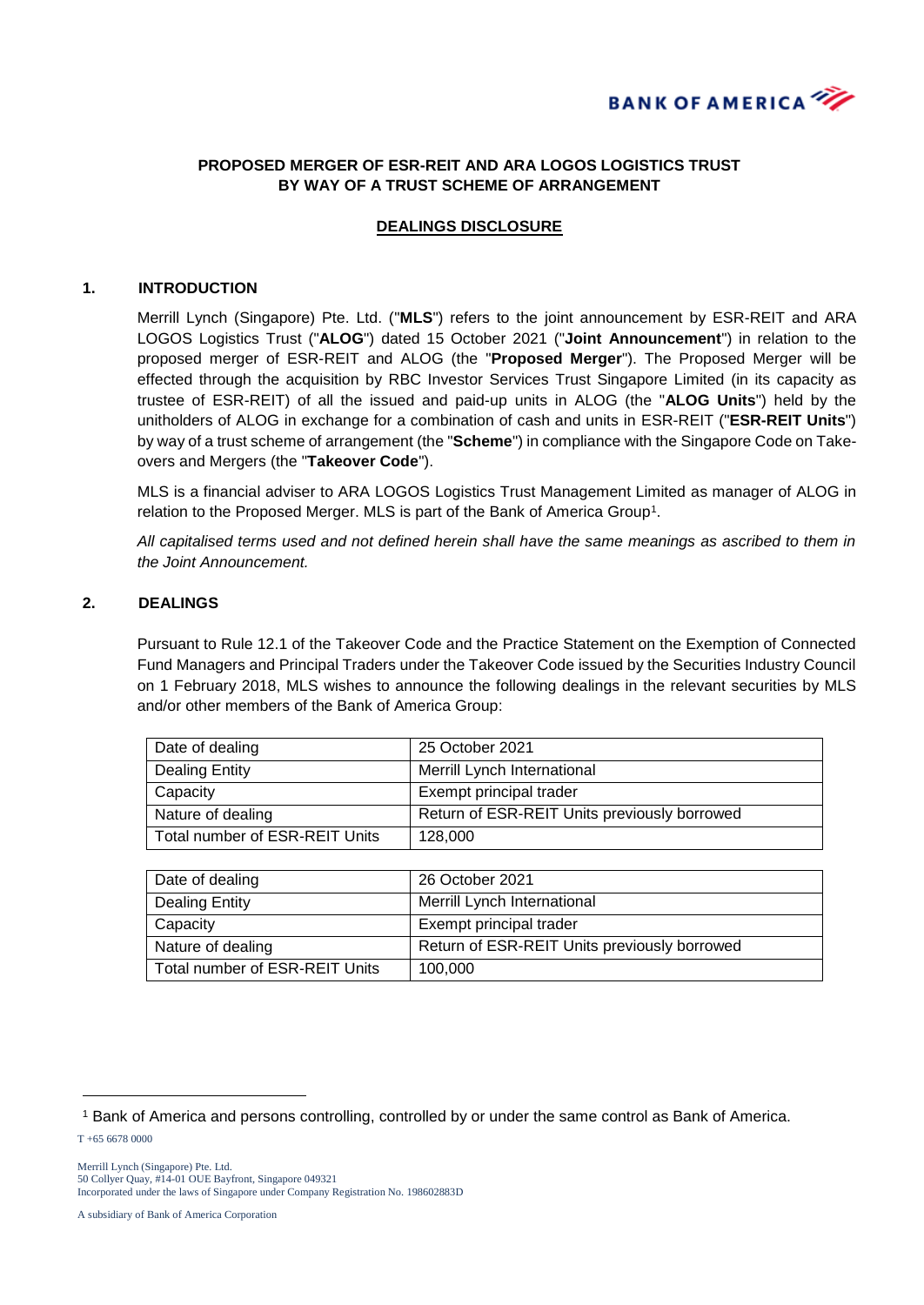| Date of dealing                | 26 October 2021                              |
|--------------------------------|----------------------------------------------|
| Dealing Entity                 | Merrill Lynch International                  |
| Capacity                       | Exempt principal trader                      |
| Nature of dealing              | Return of ESR-REIT Units previously borrowed |
| Total number of ESR-REIT Units | 73,800                                       |

| Date of dealing                | 26 October 2021                              |
|--------------------------------|----------------------------------------------|
| <b>Dealing Entity</b>          | Merrill Lynch International                  |
| Capacity                       | Exempt principal trader                      |
| Nature of dealing              | Return of ESR-REIT Units previously borrowed |
| Total number of ESR-REIT Units | 14,000                                       |

| Date of dealing                | 26 October 2021                              |
|--------------------------------|----------------------------------------------|
| <b>Dealing Entity</b>          | Merrill Lynch International                  |
| Capacity                       | Exempt principal trader                      |
| Nature of dealing              | Return of ESR-REIT Units previously borrowed |
| Total number of ESR-REIT Units | 52.000                                       |

| Date of dealing                | 26 October 2021                            |
|--------------------------------|--------------------------------------------|
| Dealing Entity                 | Merrill Lynch International                |
| Capacity                       | Exempt principal trader                    |
| Nature of dealing              | Return of ESR-REIT Units previously loaned |
| Total number of ESR-REIT Units | 19,300                                     |

| Date of dealing                | 26 October 2021                            |
|--------------------------------|--------------------------------------------|
| Dealing Entity                 | <b>Merrill Lynch International</b>         |
| Capacity                       | Exempt principal trader                    |
| Nature of dealing              | Return of ESR-REIT Units previously loaned |
| Total number of ESR-REIT Units | 144.000                                    |

Resultant total number of ESR-REIT Units owned or controlled: 24,478,448 Resultant percentage of ESR-REIT Units owned or controlled: 0.61%